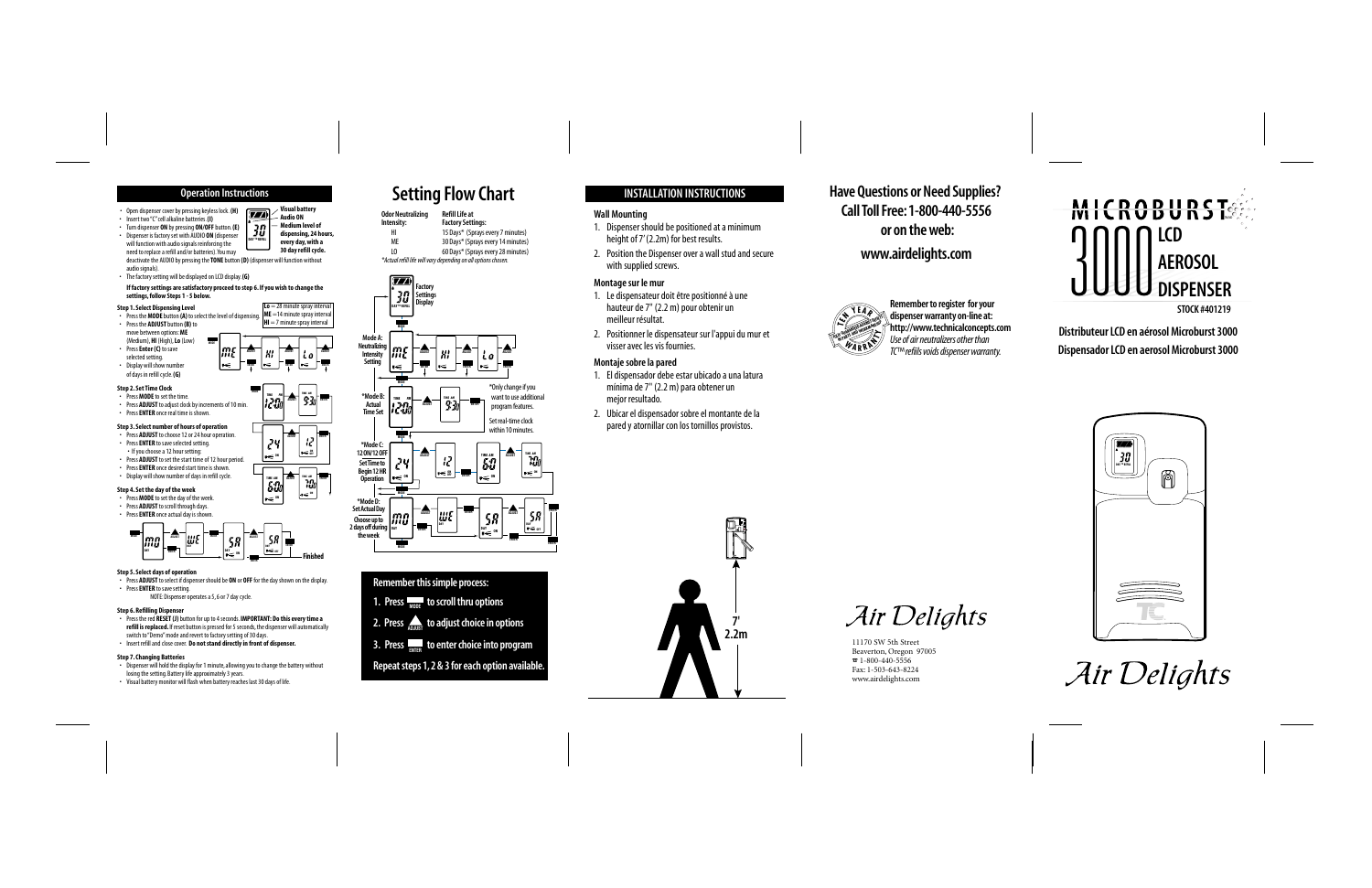### **Operation Instructions**

**TIME AM PM**

 $\overline{77}$ 

**Visual battery Audio ON Medium level of dispensing, 24 hours, every day, with a 30 day refill cycle.**

**TO**

- Open dispenser cover by pressing keyless lock. **(H)**
- Insert two "C" cell alkaline batteries. **(I)**
- Turn dispenser **ON** by pressing **ON/OFF** button. **(E)** • Dispenser is factory set with AUDIO **ON** (dispenser will function with audio signals reinforcing the need to replace a refill and/or batteries). You may deactivate the AUDIO by pressing the **TONE** button **(D)** (dispenser will function without audio signals). **DAY REFILL**
- The factory setting will be displayed on LCD display. **(G)**

### **If factory settings are satisfactory proceed to step 6. If you wish to change the settings, follow Steps 1 - 5 below.**

#### **Step 1. Select Dispensing Level**

- **Lo** = 28 minute spray interval **ME** =14 minute spray interval • Press the **MODE** button **(A)** to select the level of dispensing. **HI** = 7 minute spray interval • Press the **ADJUST** button **(B)** to move between options: **ME**  (Medium), **HI** (High), **Lo** (Low) **MODE TIME AM PM** • Press **Enter (C)** to save **AM PM TIME AM PM ADJUST ADJUST ADJUST** selected setting. • Display will show number **ENTER ENTER ENTER** of days in refill cycle. **(G) Step 2. Set Time Clock AM PM MODE** • Press **MODE** to set the time. **AM PM TIME TIME ADJUST ENTER** • Press **ADJUST** to adjust clock by increments of 10 min. • Press **ENTER** once real time is shown. **Step 3. Select number of hours of operation** • Press **ADJUST** to choose 12 or 24 hour operation. **AM PM ADJUST ENTER** *AMJUST*  • Press **ENTER** to save selected setting. г iζ • If you choose a 12 hour setting:  $\Pi \equiv \frac{000}{601}$  $\mathbf{R} \leq \mathbf{R}$  • Press **ADJUST** to set the start time of 12 hour period. • Press **ENTER** once desired start time is shown. • Display will show number of days in refill cycle. **TIME AM | ADJUST | TIME AM | ENTER AM PM TIME Step 4. Set the day of the week**
- Press **MODE** to set the day of the week. • Press **ADJUST** to scroll through days.
- Press **ENTER** once actual day is shown.



**ON**

#### **Step 5. Select days of operation**

- Press **ADJUST** to select if dispenser should be **ON** or **OFF** for the day shown on the display.
- Press **ENTER** to save setting.

NOTE: Dispenser operates a 5, 6 or 7 day cycle.

### **Step 6. Refilling Dispenser**

- Press the red **RESET (J)** button for up to 4 seconds. **IMPORTANT: Do this every time a refill is replaced.** If reset button is pressed for 5 seconds, the dispenser will automatically switch to "Demo" mode and revert to factory setting of 30 days.
- Insert refill and close cover. **Do not stand directly in front of dispenser.**

### **Step 7. Changing Batteries**

- Dispenser will hold the display for 1 minute, allowing you to change the battery without losing the setting. Battery life approximately 3 years.
- Visual battery monitor will flash when battery reaches last 30 days of life.

# **Setting Flow Chart**

| <b>Odor Neutralizing</b> | <b>Refill Life at</b>                                          |
|--------------------------|----------------------------------------------------------------|
| Intensity:               | <b>Factory Settings:</b>                                       |
| нı                       | 15 Days* (Sprays every 7 minutes)                              |
| MF                       | 30 Days* (Sprays every 14 minutes)                             |
| 10                       | 60 Days* (Sprays every 28 minutes)                             |
|                          | *Actual refill life will vary depending on all options chosen. |



## **Remember this simple process:**

- **1. Press**  $\frac{1}{\text{MoDE}}$  **to scroll thru options**
- **2. Press**  $\frac{1}{\text{ADJUST}}$  **to adjust choice in options**
- **3. Press to enter choice into program ENTER**

## **Repeat steps 1, 2 & 3 for each option available.**

## **INSTALLATION INSTRUCTIONS**

### **Wall Mounting**

- 1. Dispenser should be positioned at a minimum height of 7' (2.2m) for best results.
- 2. Position the Dispenser over a wall stud and secure with supplied screws.

### **Montage sur le mur**

- 1. Le dispensateur doit être positionné à une hauteur de 7" (2.2 m) pour obtenir un meilleur résultat.
- 2. Positionner le dispensateur sur l'appui du mur et visser avec les vis fournies.

### **Montaje sobre la pared**

- 1. El dispensador debe estar ubicado a una latura mínima de 7" (2.2 m) para obtener un mejor resultado.
- 2. Ubicar el dispensador sobre el montante de la pared y atornillar con los tornillos provistos.